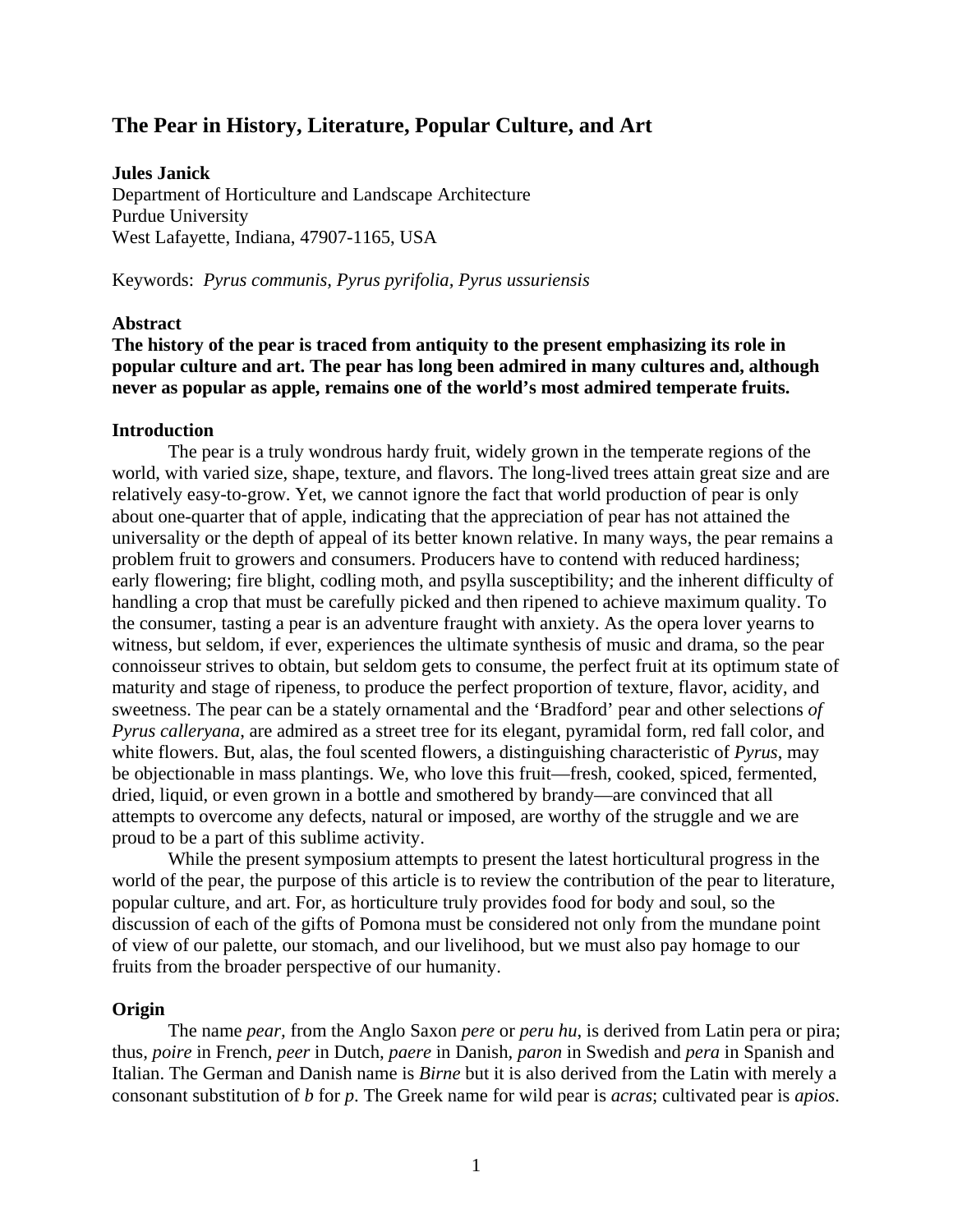Plutarch (50–120) explains the derivation of the Greek names for pear. In his *Greek Question*s he asks why boys of the Argives, playing at a certain festival, are called *Ballachrades* (*ballo*, I throw, *achras,* a wild pear). His answer is because their ancestors were nourished on wild pears. The name *apion* derives from *Apia,* the earlier name of the Peloponnesus. The Chinese word for wild pear is *lee* and the cultivated form is *li*. The Japanese word for pear is *nashi*.

 The origin and early history of pear is well described in *The Pears of New York* by Hedrick (1921) and this review draws heavily on this great compilation. The genus *Pyrus,* native to the Northern Hemisphere of the Old World, consists of about 20 species of which half are found in Europe, North Africa, and Asia minor; and half in Asia. These have given rise to two groups of domesticated pears, the soft-fleshed European *Pyrus communis* and the crisp-fleshed Asiatic pears*,* principally *P. pyrifolia* (*P. serotina*). The pear has continually been a common fruit in the West as well and is considered part of the cultural heritage of Europe. In fact, in present day Spain there is a juvenile expression, *Esto es "La Pera"* (this is the pear), when referring to a particularly wonderful or enjoyable situation or experience. The precise origin of the European pear is still unknown but it has been with us since prehistoric times and dried slices have been unearthed in Swiss cave dwellings of the Ice Age. In Asia, the culture of pear goes back 2500–3000 years and has been chronicled in Chinese writings (*Shi Jing*) from at least 1200 years ago. Pear was long considered a delicacy for the wealthy along with the peach and apricot. A famous book *Tsee Ming Yau Su*, written by Chia Shi-yi in the 6<sup>th</sup> century summarizes pear growing in the previous 1500 year period (Shen, 1980). Although seed of pear was found as early as the year 200–300 in Japan, the earliest written records are a chapter published in 720 from *Nihon-shoki* (*Japanese Book of Records*). In 1860 by the end of the Edo period (1603– 1867), more than 150 cultivars had been recorded and pear was widely planted. During the Edo period, pears were commonly found on the corners of properties to ward off misfortune. The Northeastern corner was considered the Devil's quarter where the demon would enter and thus gates were avoided there. However, when a gate was necessary, a pear tree was planted as a talisman. The basis for the pear as a charm to ward off evil is that *Nashi* the Japanese word for pear sounds like the word meaning "does not exist" although the Kanji characters for the two terms are different. While illustrations of pear are rare in Japan, the pear flower is found on the crest of an old dynasty (Lee) in Korea.

# **The Pear in Literature and Agricultural Writings**

# *Antiquity*

The first mention of the pear is found in Homer's  $(9<sup>th</sup>$  century BC) epic poem, *The Odyssey*, confirming that the pear was cultivated in Greece as early as three thousand years ago. The pear is included as one of the "gifts of the gods" which grew in the garden of Alcinöus, the King of the Phaeacians, a legendary country:

> *And without the courtyard by the door is a great garden, of four plough-gates, and a hedge runs round on either side. And there grow tall trees blossoming, pear-trees and pomegranates, and apple-trees with bright fruits, and sweet figs, and olives in their bloom. …. Pear upon pear waxes old, and apple on apple, yea, and cluster ripens upon cluster of the grape, and fig upon fig. …..These were the splendid gifts of the gods in the palace of Alcinöus.* (*The Odyssey Book VII*, Hedrick, 1921).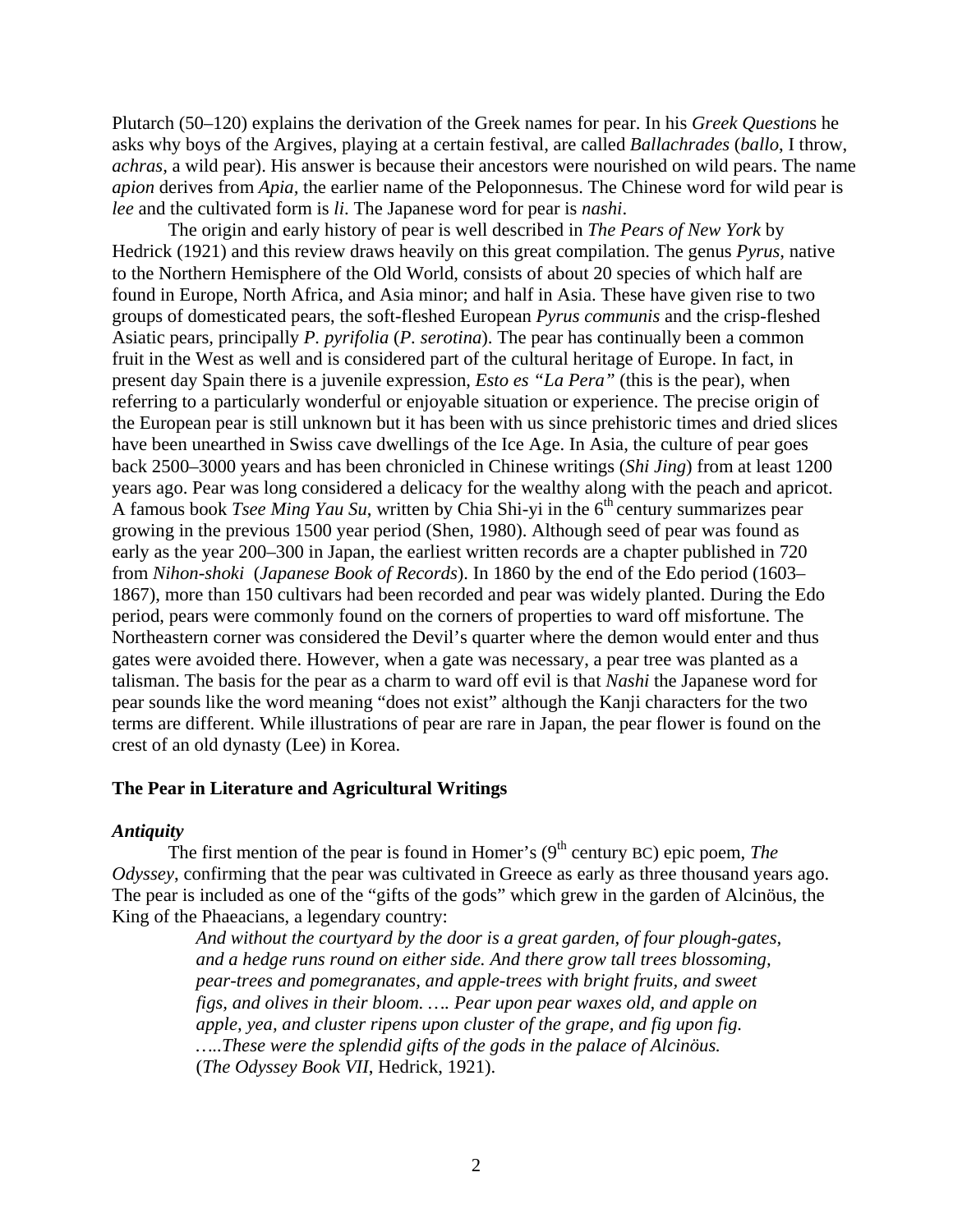The grouping of pear, apple, and fig would persist in early Christian iconography, probably as a metaphor for sacred trees.

Theophrastus of Eresos (370–286 BC) makes several references to pear (Hedrick 1921). Wild and cultivated sorts are mentioned and cultivated types are named. Pear propagation from seeds, roots, and cuttings is discussed and the observation is made that plants grown from seed "lose the character of their kind and produce degenerate kinds." Grafting is described. The point is made that the nature of the ground regulates the distance of planting pears; lower slopes of hills are recommended as the best sites for pear orchards. Root pruning, girdling the stems, and driving iron pegs in the trunk and other methods of "punishing trees" hasten bearing. The necessity of cross-pollination is recognized. The growth of the pear on various soils and in diverse situations is compared. A peculiar red and hairy worm infesting pears is observed as are diseases (rots) and seasonal afflictions such as freezing, scorching, and injury from winds. Pruning receives much attention:

*With the Phocian pear, on the other hand, pruning improves its habit as a tree, but not its crop, since without pruning the tree shoots up too high and fails to branch and is weak; with pruning it sends out branches and acquires the habit of a tree. Perhaps however this habit would contribute to good fruit production, since as the tree gets stronger concoction is better carried out (De Causis Plantarum II, 15.6* from Einarson and Link, 1956)

Marcus Procius Cato (234–149 BC), known as Cato the Censor, is the author of the famous agricultural manual *De Agri Cultura* (*De Re Rustica*), the oldest extant specimen of a treatise in Latin prose. It includes practical aspects of crop and livestock farming, the care of estates, the duties of masters and female housekeepers, the care of slaves. He writes extensively on pomological subjects and describes six types of pear.

The treatise *De Re Rustica* of Marcus Terentius Varro (116–27), written in the form of a dialogue, emphasizes the dependence of the commonwealth on a sound agriculture. He gives directions for grafting pear, including inarching, and discusses storage of the fruit.

Pliny the Elder (23–79), the compiler of *Historia Naturalis*, a monumental encyclopedic compilation of science and ignorance, was published in 77. Although Pliny appears overly credulous, his *Natural History* is the best known and most widely referred sourcebook on "classical" natural history and coverage of pear is extensive:

*For the same reason (as in the case of apples) in the case of pears the name Superba (proud) is given; these are small, but earliest ripe. The Crustumia are most pleasant to all; next to these the Falerna, so called from the wine, since they have such abundance of sap or milk, as it is called; among these are those which others call Syrian from their dark color. Of the rest, some are called by one name in one place and by another in another. Some by their Roman names reveal their discoverers, as the Decimiana, and what they call the Pseudo-Decimiana, derived from that; the Dolabelliana with their long stalk; the Pomponiana of protuberant (full-breasted) shape; the Liceriana; the Seviana and those which spring from these the Turraniana, distinguished by their length of stalk; the Favoniana of reddish color, a little larger than the Superba; the Lateriana; the Aniciana, which ripens in late autumn and has a pleasant acid flavor. The Tiberiana are so called because the Emperor Tiberius was very fond of them. They get more color from the sun and grow to larger size, but otherwise are the same as the Liceriana. These bear the name of the country from which they come; the Amerina, latest of*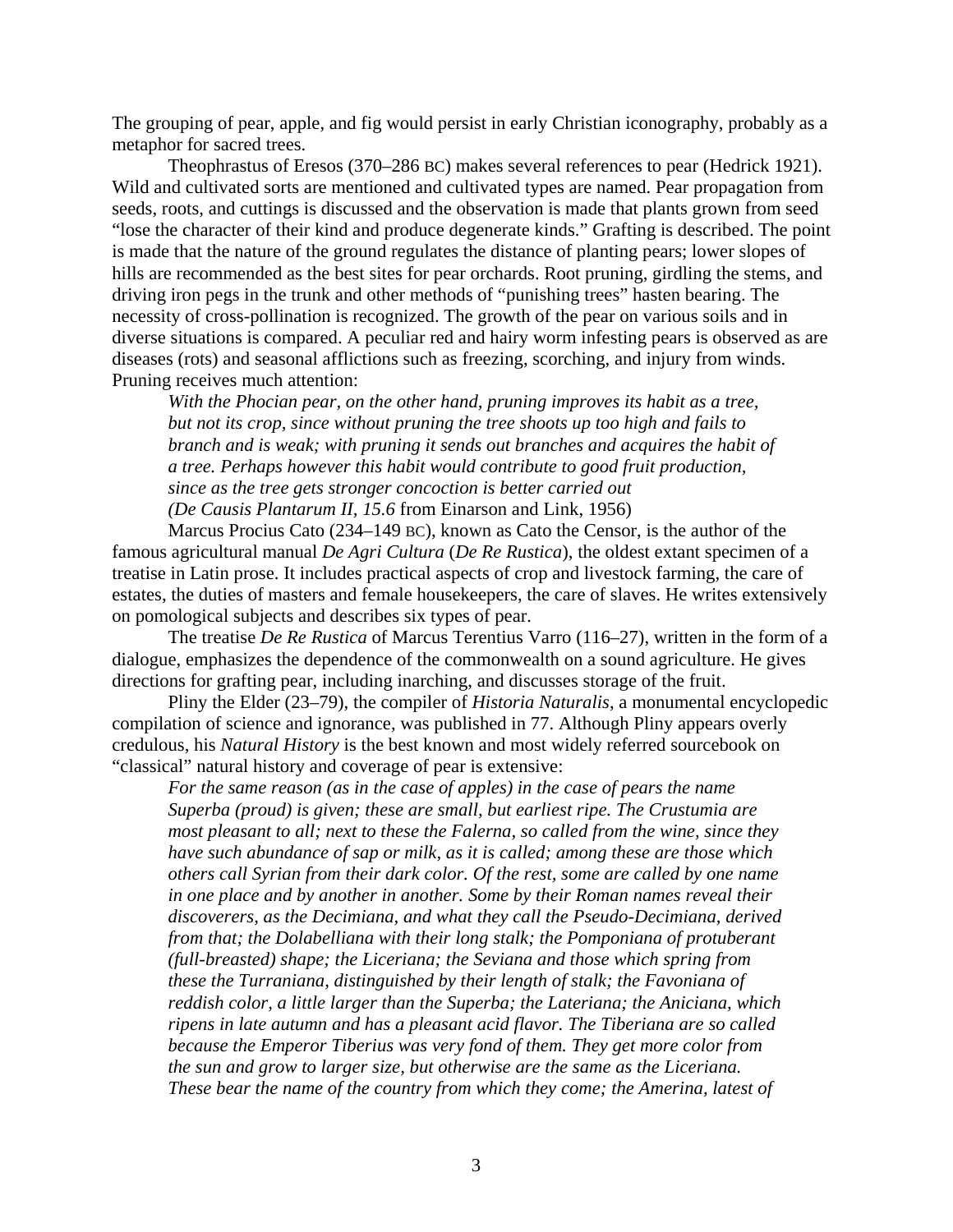*all; the Picentina; the Numantina; the Alexandria; the Numidiana; the Greek and among them the Tarentine, the Signina, which others from their color call Testacea (like tiles, or brick-colored), like the Onychina (onyx) and Purpurea (purple). From their odor are named the Myrapia (myrrh-pear), Laurea (laurel), Nardina (nard); from their season the Hordearia (barley, at the barley-harvest); from the shape of their neck the Ampullacea (flask). The Coriolana and Bruttia have family-names (Coriolanus, Brutus); the Cucurbitina (gourd-pears) are so called from their bitter taste. The origin of the name is unknown in the case of the Barbarica and the Veneria which they call colored; the Regia, which are attached to a very short stalk; the Patricia; the Vaconia, which are green and oblong. Virgil mentions also the Volema, taken from Cato, who names also the Sementiva and the Mustea.* 

(Hedrick, 1921, translation by H. H. Yeames, from *Historia Naturalis* XV15)

#### *Pear as Temptation*

In the Hebrew Bible (Genesis 1:26–30, 2:7–25) the first humans placed in the Garden of Eden committed sin be eating the fruit of a forbidden tree, the tree of knowledge of good and evil. Eve beguiled by a serpent to eat the fruit also offers it Adam who consumers it as well. The punishment was horrifying. Adam and Eve were evicted from the paradise (garden), man was destined to work by the sweat of his brow, and women to bear children in pain. Even the snake was included, destined to slither forever on his belly without legs. The "original sin" of Adam and Even was to become a cornerstone of Christian theology. However, the name of the fruit tree is not mentioned in the biblical text, but as early as the  $13<sup>th</sup>$  century illustrations of the fruit suggest apples and by the middle of the  $15<sup>th</sup>$  century the tree of paradise is consistently portrayed as an apple tree (Faust 1994)

The pear too, was destined to be included, not as a forbidden fruit, but as a temptation for sin by Augustine (354–430) of Hippo, a city in ancient Numidia, North Africa, now considered part of Algeria. Augustine, known as Saint Augustine since the  $7<sup>th</sup>$  century, was one of the most prolific and influential of the early church fathers. In one his most famous works known as the *Confession*s (*Testimony* might be a better translation), Augustine spends about half of book 2 on an introspective analysis of the petty theft of some pears committed when he was an adolescent (Wills, 1999). Despite the fact that Augustine had legitimate access to more and better pears, Augustine and his fellows steal some inferior fruit only to dump it before pigs. In an attempt to analyze this senseless and mean spirited act, Augustine in a psychological analysis concludes that the source of the crime was due to mutual provocation induced by a love of fellowship with his comrades rather than evil for its own sake. He compares his sin to that of Adam, who likewise consumes the apple out of a choice not to disappoint Eve but to court her favor.

#### *Medieval*

The introduction of the pear in France is unknown. It may have been independently domesticated as two cultivated species grow wild or it may have been introduced by the Greeks who founded Marseille in 600 BC, but is more likely that the pear was introduced by the Romans. Charlemagne (742–814) the ruler of the Franks in the ninth century, is credited with establishing the first collection of pear in France. The *Capitularies* or "lists of laws" includes comments on pear cultivation in the king's orchards; orchardists are commanded to plant pears of distinct kinds for distinct purposes: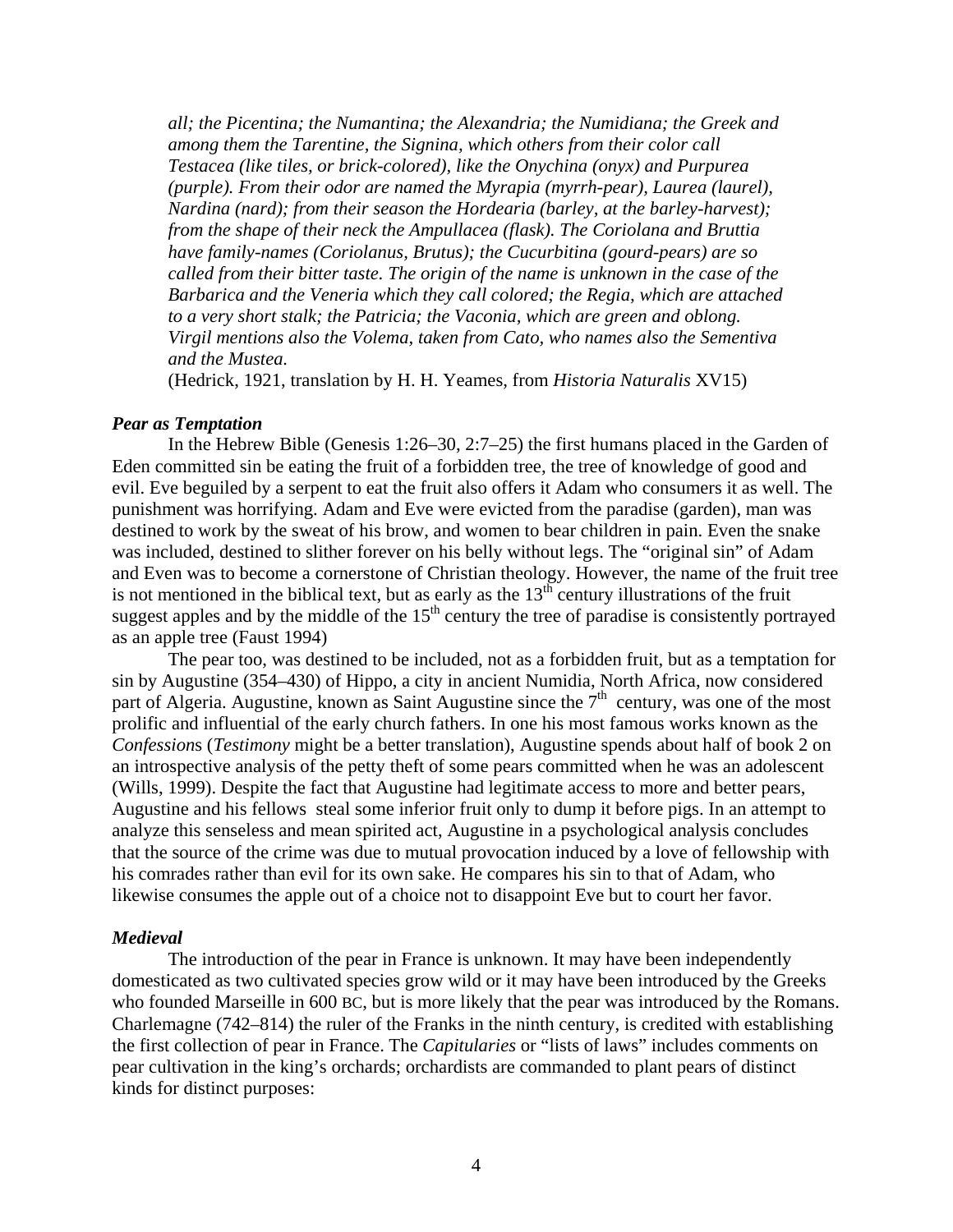*Plant pear trees whose products, because of pleasant flavor, could be eaten raw, those which will furnish fruits for cooking, and finally, those which mature late to serve for use in winter.* Capitulaire de Villis, Chapter LXX from Hedrick, 1921.

#### *Renaissance*

The great Leonardo Da Vinci (1452–1519) reveled in collecting cryptic puns, aphorisms, fables, prophecies, jests, mottoes, and fantastic tales. *Codex Arundel 67* contains several botanical fables including one involving the laurel, the myrtle, and the pear:

*The laurel and the myrtle on seeing the pear tree being cut down, cried out in a loud voice: 'O pear tree where are you going? Where is the pride that you had when you were laden with ripe fruit? Now you will no longer make shade for us with your thick foliage.' The pear tree replied: 'I am going with the husbandman who is cutting me down and who will take me to the workshop of a good sculptor, who by his art will cause me to assume the form of the god Jove, and I shall be dedicated in a temple and worshipped by men in place of Jove. While you are obliged to remain always maimed and stripped of your branches [while] men shall set around me in order to do me honor" (Embode, 1987).*

We know from the 1597 *Herball* of John Gerard(e), Shakespeare's contemporary, that pears were common in England in the late 1500s. He introduces the subject in his chapter *Of the pearetree* as follows (modern spelling):

*To write of pears and apples in particular, would require a particular volume: the stock or kindred of pears are not to be numbered: every country hath his peculiar fruit; myself know someone, curious in grafting and planting of fruits, who hath in one piece of ground, at the point of three score sundry sorts of pears, and those exceeding good; not doubting but if his mind had been to seek after multitudes, he might have gotten together the like number of those of worse kinds; besides the diversities of those that be wild, experience showeth sundry dry sorts: and therefore I think it not amiss to set down the figures of some few with their several titles, as well in Latin as English, and one general description for that, that might be said of many, which to describe apart were to send an Owl to Athens, or to number those things that are without number.* 

 William Shakespeare (1564–1616) makes four references to pear, all either "absurd or unpleasant" suggesting that the Bard was not fond of them (Ellacombe, 1884):

*… as crest-fallen as a dried Pear.*  Merry Wives of Windsor iv (5)101

*I must have saffron to color the Warden pies.*  Winter's Tale iv(3)48

*O, Romeo … thou a Poperin Pear.*  Romeo and Juliet ii(1)37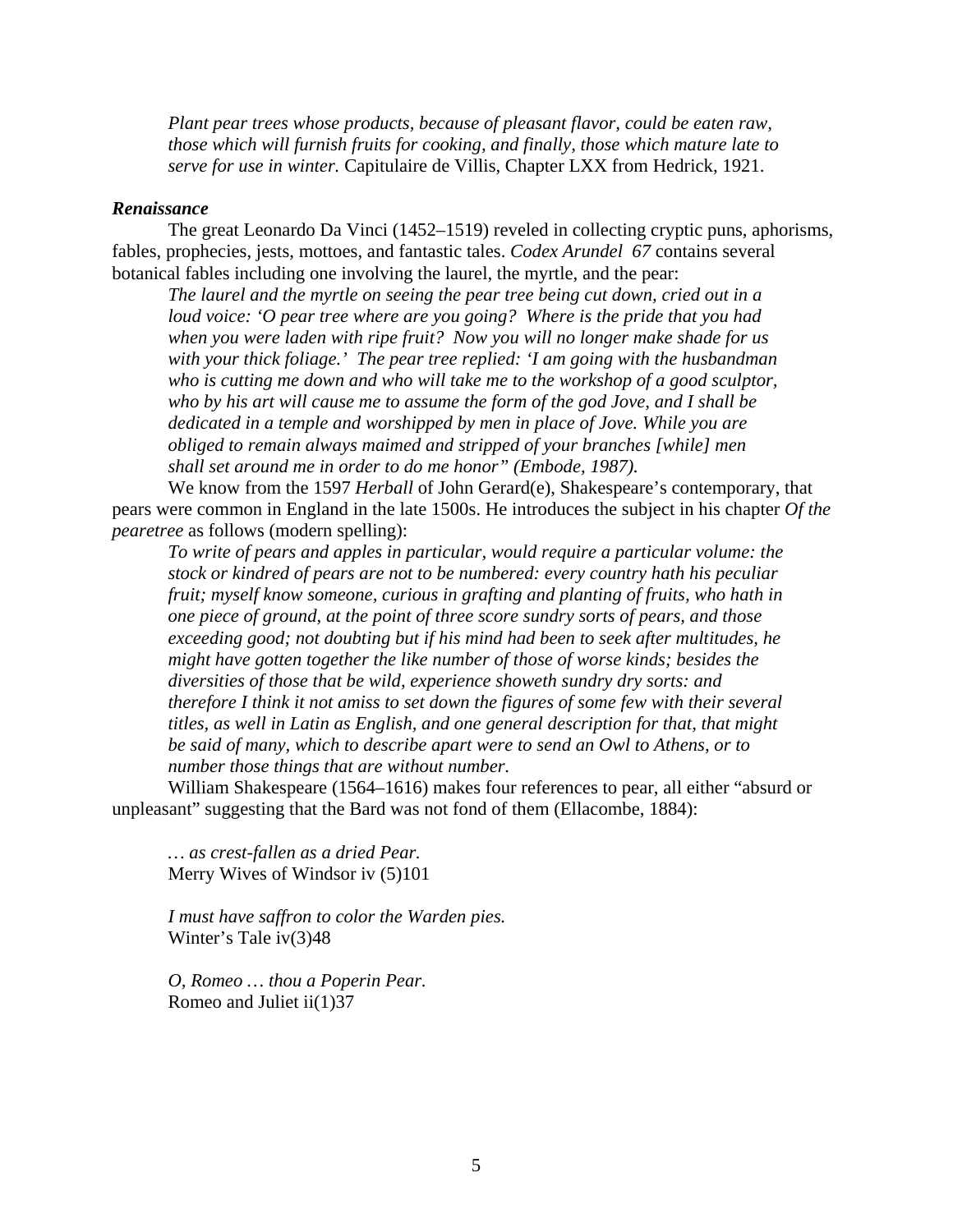*Your virginity, your old virginity, is like one of our French withered pears, it looks ill, it eats drily; marry, 'tis a withered pear; it was formerly better; marry yet 'tis a withered pear.* 

All's Well that Ends Well i(1).

Shakespeare specifically mentions two kinds of pear, the Warden and the Poperin. The W*arden* may be a general name for large, long keeping, and stewing pears, and the name was said to come from the Anglo-Saxon *wearden*, to keep or preserve, an allusion to its lasting qualities. It may also may be derived from Wardon Abbey, a Cistercian monastery in Bedfordshire funded in the  $12<sup>th</sup>$  century where three pears appear on the armorial bearings of the Abbey. The Warden pies dyed with saffron were colored with cochineal in Victorian times according to Ellacomb and the custom persists in the popular dessert of France where pears are cooked in wine (Pear Lorraine). The Poperin pear, described by the herbalist Parkinson as being of two types, summer and winter, both of them very good, firm, dry, somewhat spotted and brown on the outside, may have been a Flemish pear introduced by the Rector of Popering.

# *Modern Time*

The modern history of the pear in Belgium, France, England, and Central and Western Europe, as well as America is well covered in Hedrick (1921) and readers are referred to this great work for a detailed review of more recent pomological history. The pear has a great tradition in France and there appears to be an explosion of diversity from the  $16<sup>th</sup>$  to the 19th centuries. Thus, in 1540, Charles Estienne lists 16 pears with brief descriptions in an agricultural work entitled *Seminarium*. De Serres, known as the French father of agriculture, describes various types in *Le Theâtre d'Agriculture* (1608):

*There is no tree among all those planted which abounds so much in kinds of fruits as the pear tree, whose different sorts are innumerable and their different qualities wonderful. For from the month of May to that of December pears good to eat are found on the trees. In considering particularly the different shapes, sizes, colors, flavors, and odors of the pear, who will not adore the wisdom of the creator. Pears are found round, long 'goderonnees' pointed, blunt, small, and large. Gold, silver, vermilion, and satin green are found among the pears. Sugar, honey, cinnamon, clove, flavor them. They smell of musk, amber, and chive. In short, so excellent are the fruits that an orchard would not be worth while in a place where pear trees do not thrive.* 

Le Lecier, an attorney of the King at Orleans, collected fruits and describes 254 pears in his catalogue of 1628. Subsequently, 197 sorts are described by Merlet in 1667, 67 by La Quintinye in 1690, 119 by Duhamel in 1768, 102 by the Chartreuse fathers in 1775, 120 by Tollard in 185l, and 238 by Noisette in 1833. Leroy in1867 claimed 900 cultivars with 3000 names. Synonymy has continued to be a problem with pear. 'Bartlett', the most famous pear in North America, was discovered in 1770 in England and named 'Williams Bon Crétien' and is still known as 'Williams' in Europe.

Finally, in modern literature, the pear is often referred to in passing for various reasons and one example will suffice. In Charles Dickens' autobiographical novel, *David Copperfield*, the unctious Uriah Heep, after being spurned by Agnes Wickfield, expresses his feelings in terms pomological: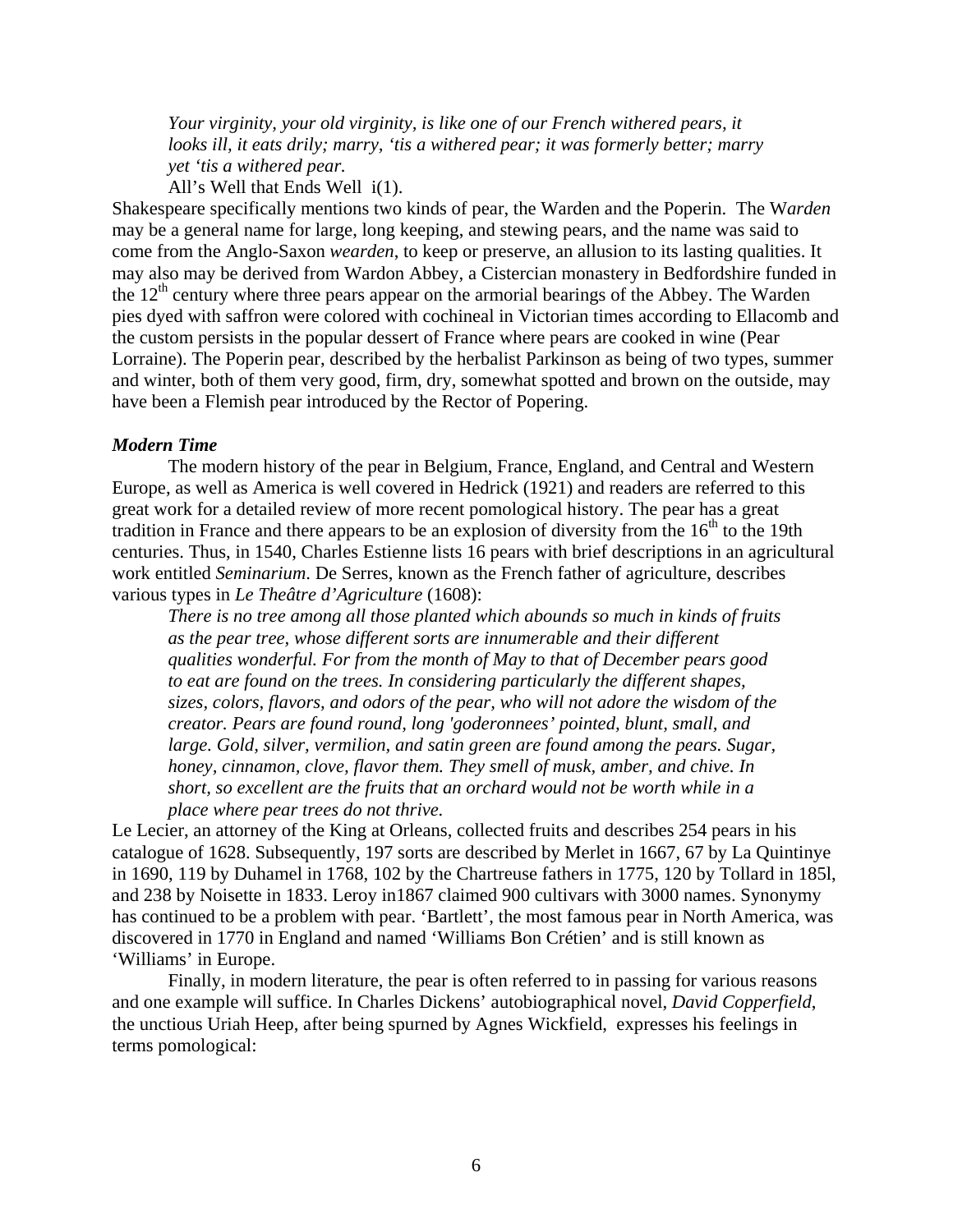*I suppose you have sometimes plucked a pear before it was ripe, Master Copperfield? I did that last night, but it'll ripen yet! It only wants attending to. I can wait?* 

# **Symbolism and Popular Culture**

#### *Sacred Symbol*

In Egyptian antiquity the pear was sacred to Isis. In Christian symbolism the pear frequently appears in connection with Christ's love for mankind (Jakes 1961). In China, the pear is symbolic of justice, longevity, purity, wisdom, and benevolent administration. In Korea, the pear typifies grace, nobility, and purity, and the pear tree, comfort. There are a number of Korean legends which involve the pear as endowing fertility to women, good fortune in exams, wisdom, and health, while the pear flower, by its whiteness, is symbolic of the face of beautiful women and the transience of petals is a metaphor for the sadness and coldness of departure. In the Western "language of flowers" the pear blossom is the birthday flower for August 17 symbolizing affection (Ferguson, 1954). In many parts of the world the pear symbolizes the human heart which it resembles.

#### *Verse and Song*

There are a number of references to pear in verse and song. In *Les Adeuineaux amoureux*, printed at Bruges about 1478 (Opie, 1951 p. 343) there is an interesting puzzle verse:

| Trois moines passoient | Three monks were passing |
|------------------------|--------------------------|
| Trois poires pendoient | Three pears were hanging |
| Chascum en prist une   | Each took one            |
| Et s'en demouras deux. | And two remained.        |
|                        |                          |

L'Explication: L'un des moines avoit nom Chascun. Explanation: One of the monks was named Each.

There is a similar puzzle verse in English:

*Twelve pears hanging high, Twelve knights riding by; Each knight took a pear, And yet left eleven there.* 

One solution: Taking advantage of the pear/pair homonym there were eleven pairs of pears plus a single pear and that eleven knights took one pear and one took a pair of them. The other improbable solution, suggested by the French poem, may be that Eachknight is the name of one of the riders.

A charming English nursery rhyme (Opie, 1951, p. 330) describes a fantastic nut tree bearing a golden pear:

*I had a little nut tree, Nothing would it bear But a silver nutmeg And a golden pear; The King of Spain's daughter Came to visit me, And all for the sake Of my little nut tree.*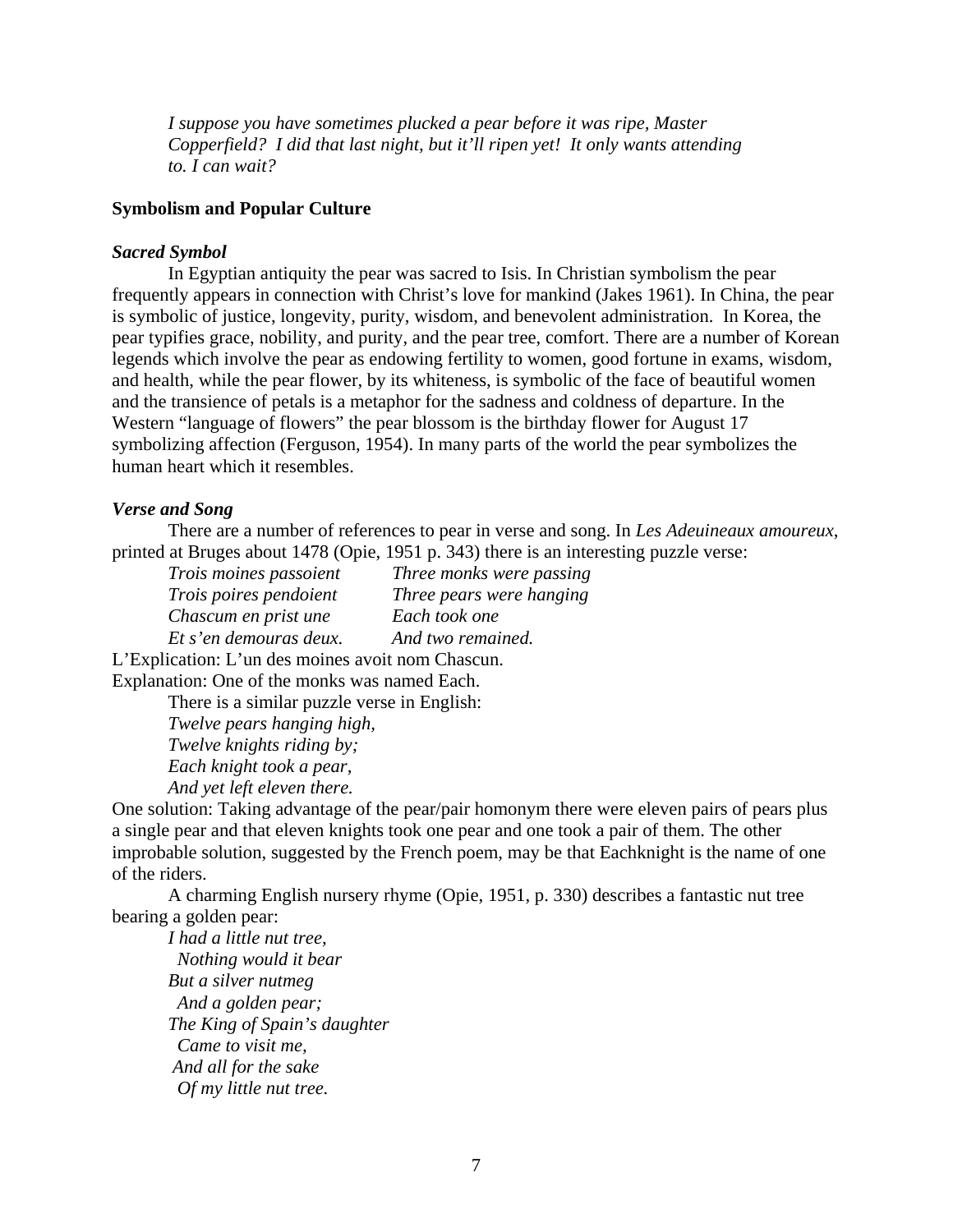The illusion to the King of Spain's daughter may refer to the mad Juana of Castile who visited the court of Henry VII in 1506; the Infante de Castille is the origin of the famous misnomer, the "Elephant and Castle," an underground station in London.

The most well-known reference to the pear is the popular English Christmas song *The Twelve Days of Christmas* (Opie 1951, p. 119) a "listing" song that begins:

*(On) the first day of Christmas My true love sent to me,* 

*A partridge in a pear tree* 

This line is repeated twelve times as the gifts increase each day (two turtledoves to twelve drummers). The refrain "partridge in a pear tree" may be merely an alliterative conceit, but birds are often associated with pear trees in mosaics and there may be an older association. However, the redleg partridge which commonly perches on trees was not introduced into France until about 1770 which suggests that the song has a French origin.

# *Music*

Erik Satie (1866–1925), the celebrated French composer, titled a piano suite *Trois morceaux en forme de poire* (*Three pieces in the form of a pear*) in response to accusations that his music lacked structure. He later explained to Claude Debussy that if his suite was in the form of a pear, it couldn't be criticized as formless. Despite the title, the set contains seven pieces.

# *Political Metaphor*

 In the 1830s the brilliant French caricaturists including Honoré Daumier, Charles Philipon and Jean Ignace Grandville succeeded in making the pear a symbol for the rotund Louis Philippe who succeeded Louis XVIII and Charles X in the Bourbon restoration after the defeat of Napoleon 1814 (Kenney and Merriman 1991). Louis Philippe's sizeable jowls gave his head a pear shape, which provided an irresistible target for the wicked crayons and pens of the political cartoonists of the day. The "Peer of France" became "the Pear (*Poire*) of France"; the King's initials L. P. corresponded to *La Poire*, which means "fat head" or "simpleton" in French slang. The image of Louis Philippe as a soft and bulbous piece of fruit that rots quickly became a metaphor for a corrupt greedy administration. The phallic association of the pear emphasized in the illustrations were generally understood and considered gleefully offensive. Both Daumier and Philipon were to serve jail sentences for their "pomographic" portrayals of Louis Philippe, which were considered *lése majesté*—violating the dignity of the king. Philipon's losing defense was that if the king's face did indeed resemble a pear, then all pears would necessarily be subject to prosecution. Philipon was fined 2000 francs in addition to his six months jail sentence! His four drawings penned at his trial, transforming the image of Louis Philippe (Fig. 1) to a pear and published in *La Caricature* (1831), helped to make the fruit an enduring symbol of the ill-fated monarch.

# *Gem Shapes*

The name for the shape of the pear is literally the fruit itself, as "pear-shaped" or "pyriform," which is the same thing in Latin. (Similarly, the color orange, is derived from the name of the fruit and not the other way around.) Gems cut in the shape of a pear or teardrop are thus called "pear-shaped." In the 1949 musical comedy *Gentlemen Prefer Blondes* (based on the 1925 novel by Anita Loos and later made into a memorable film with Marilyn Monroe and Jane Russell), Jule Styne alludes to the allure of pear-shaped diamonds in a famous lyric: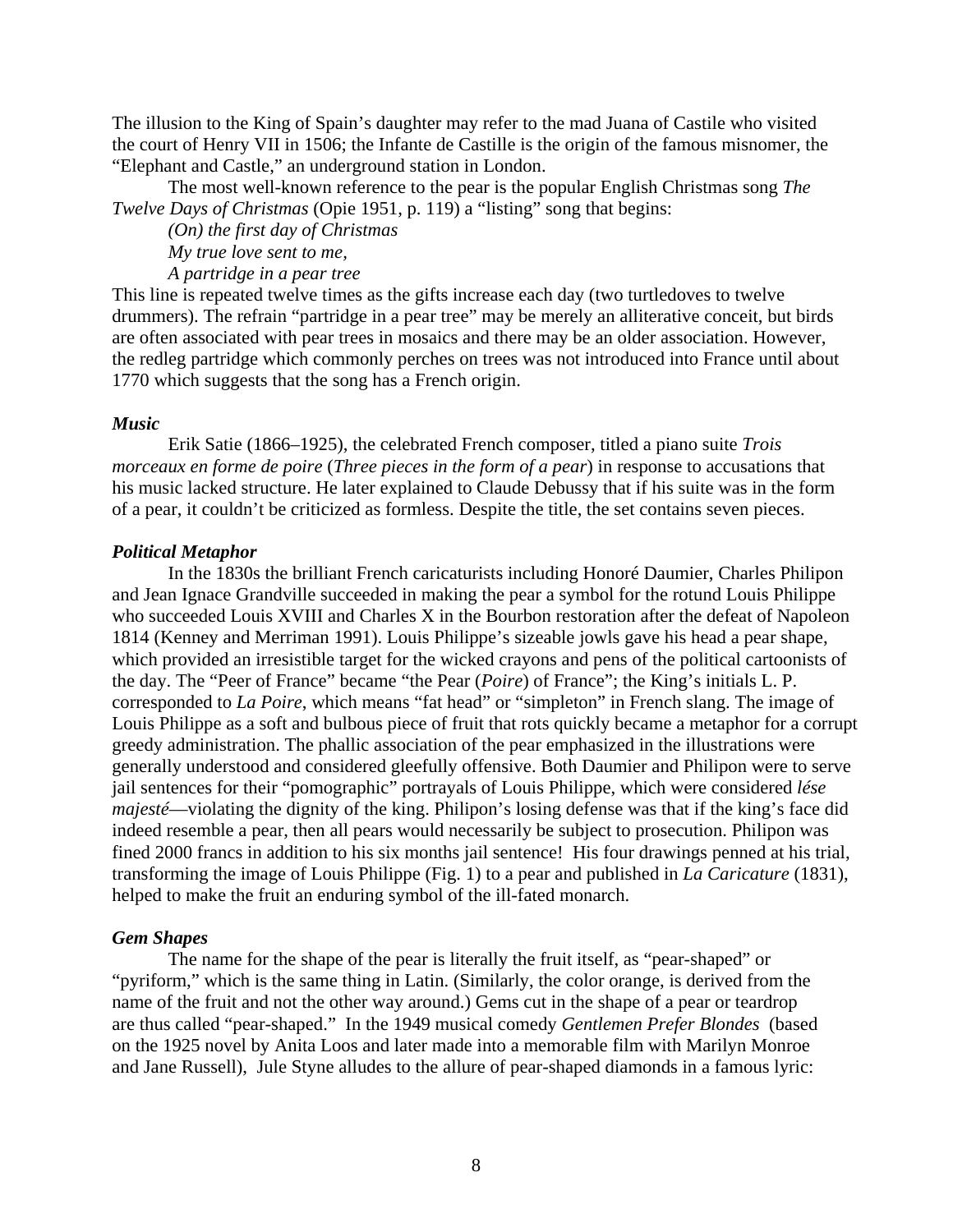*Men grow cold as girls grow old, and we all lose our charms in the end... but square-cut or pear-shape, these rocks don't lose their shape, Diamonds are a girl's best friend.* 

# *Body Type*

The pear shape vs. apple shape has been used to describe typical body fat accumulation in humans. Those who store their weight around their middle (bulky midsection) are called apple shaped while those carrying extra weight around their hips or thighs (midsection smaller than hips) are pear shaped. According to the American Heart Association, it is healthier to be pear shaped than apple shaped! The similarity of the pear to the human torso has given rise to a number of erotic drawings and posters that exploit this resemblance.

#### *Alibi*

The tragic case of Lizzie Borden, accused murderess of Fall River, Massachusetts, is one of the most sensational cases of the  $19<sup>th</sup>$  century and is recounted in countless books, novels, a ballet, an opera, movies, a play, and memorialized in a macabre ditty:

*Lizzie Borden took an axe And gave her mother forty whacks; When she saw what she had done She gave her father forty-one.* 

The ditty is not quite accurate; the step-mother received 18 hatchet blows, and Mr. Borden only 11. Lizzie testified at the inquest that at the time her father was murdered, on a scorching August 4, 1892, she went up into a barn loft next to the house looking for lead to make sinkers for a planned fishing trip. At the critical time when her father was being "axed" she testified that she spent the time consuming three pears that she had collected from her back yard after eating one in the morning. She was acquitted. The pear cultivar is not mentioned in the accounts but they must have been delicious because both Mr. Borden and his brother-in-law also consumed them on that very day.

# **Pear as Medicine**

The medicinal property of pears is first reported by Pliny who clearly did not think much of raw fruit:

*All kinds of pears, as an aliment, are indigestible, to persons in robust health, even; but to invalids they are forbidden as rigidly as wine. Boiled, however, they are remarkably agreeable and wholesome, those of the Crustumium in particular. All kinds of pears, too, boiled with honey, are wholesome to the stomach. Cataplasms of a resolvent nature are made with pears, and a decoction of them is used to disperse indurations. They are efficacious, also, in cases of poisoning by mushrooms and fungi, as much by reason of their heaviness, as by the neutralizing effects of their juice.* 

 *The wild pear ripens but very slowly. Cut in slices and hung in the air to dry, it arrests looseness of the bowels, an effect which is equally produced by a decoction of it taken in drink; in which case the leaves are also boiled together*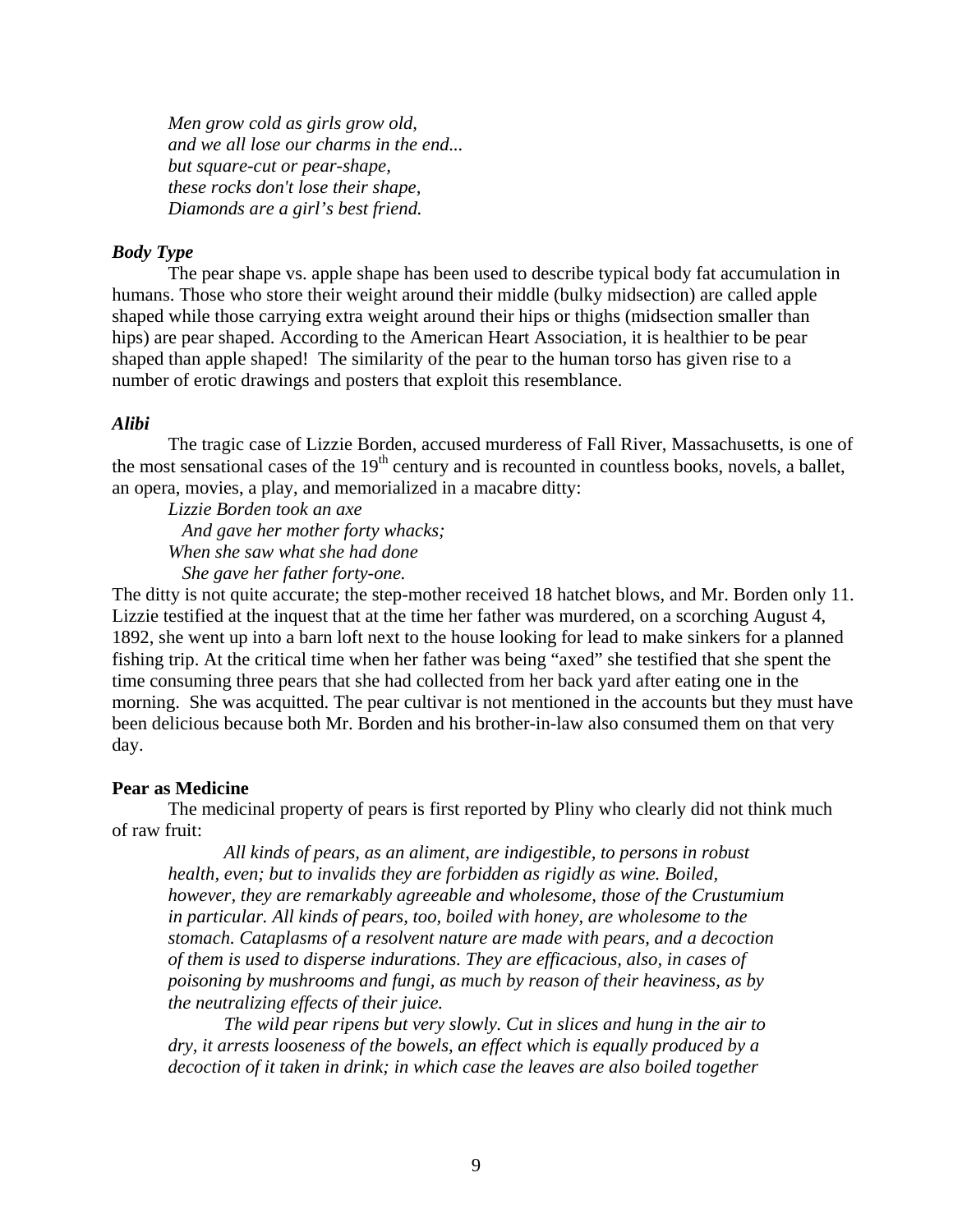*with the fruit. The ashes of pear-tree wood are even more efficacious as an antidote to the poison of fungi.* 

 *A load of apples or pears, however small, is singularly fatiguing to beasts of burden; the best plan to counteract this, they say, is to give the animals some to eat, or at least to show them the fruit before starting.* 

Gerard summarizes the health properties of pear in his 1597 *Herball*:

*All pears are cold, and all have a binding quality and an earthy substance; but the choke pears, and those that are harsh be more earthy, and the sweet ones less: which substance is so full of superfluous moisture in some, as that they cannot be eaten raw. All manner of pears bind and stop the belly, especially the Choke, and harsh ones, which are good to be eaten of those that have the laske and the bloody flixe.* 

 *The harsh and austere pears may with good success be laid upon hot swellings in the beginning, as may be the leaves or the tree, which do both bind and cool.* 

*Wine made of the juice of pears called in English Perry, is soluble, purgeth those that are not accustomed to drinke thereof; notwithstanding it is as wholesome a drink being taken in small quantity as wine; it comforteth and warmeth the stomach, and causeth good digestion.* 

Culpepper (1660–1664), the infamous astrologist/herbalist, indicates that pear-trees are so well known that they need no description. He describes their "Government and Virtues" as follows:

*This tree is under Venus. For their medicinal use, they are best discerned by their taste. All the sweet and luscious sorts, whether cultivated or wild, help to move the belly downwards, more or less. Those that are hard and scour, do, on the contrary, bind the belly as much and the leaves do so also: those that are moist in some sort cool, but harsh and wild sorts much more, and are very good in repelling medicines; and if the wild sorts be boiled with mushrooms, it makes them less dangerous. If boiled with a little honey, they help much the oppressed stomach, as all sorts of them do, some more, some less; but the harsher sorts do more cool and bind, serving well to be bound to green wounds, to cool and stay the blood, and to heal up the wounds without further trouble, or inflammation. Wild Pears sooner close the lips of green wounds than others*. (Culpeper's Complete Herbal, undated).

In Chinese medicine under the yin yang theory of opposites pears are also considered "cold," (apricots are "hot," apples are "neutral")*.* 

The reference to pears in the ancient herbals above suggests to me that neither Pliny, Gerard, nor Culpepper have ever personally eaten many pears, and their descriptions confirm my skepticism of the value of herbals. For myself, I find after a day of tasting ripe pears, the physiological action is just the opposite of "binding," and in the wording of the herbalists, I confirm that pears "purgeth."

# **The Pear in Art**

The pear is common as an art object although much less so than the apple. Paintings of pear are found in the ruins of Pompei (Fig. 2). The pear fruit is found in Roman mosaics and in sculpted fruit wreaths commonly used on sarcophagi. The symbolic use of pear was carried over in Christian art. In a sixth century church mosaic in Jordan, the pear tree is included as one of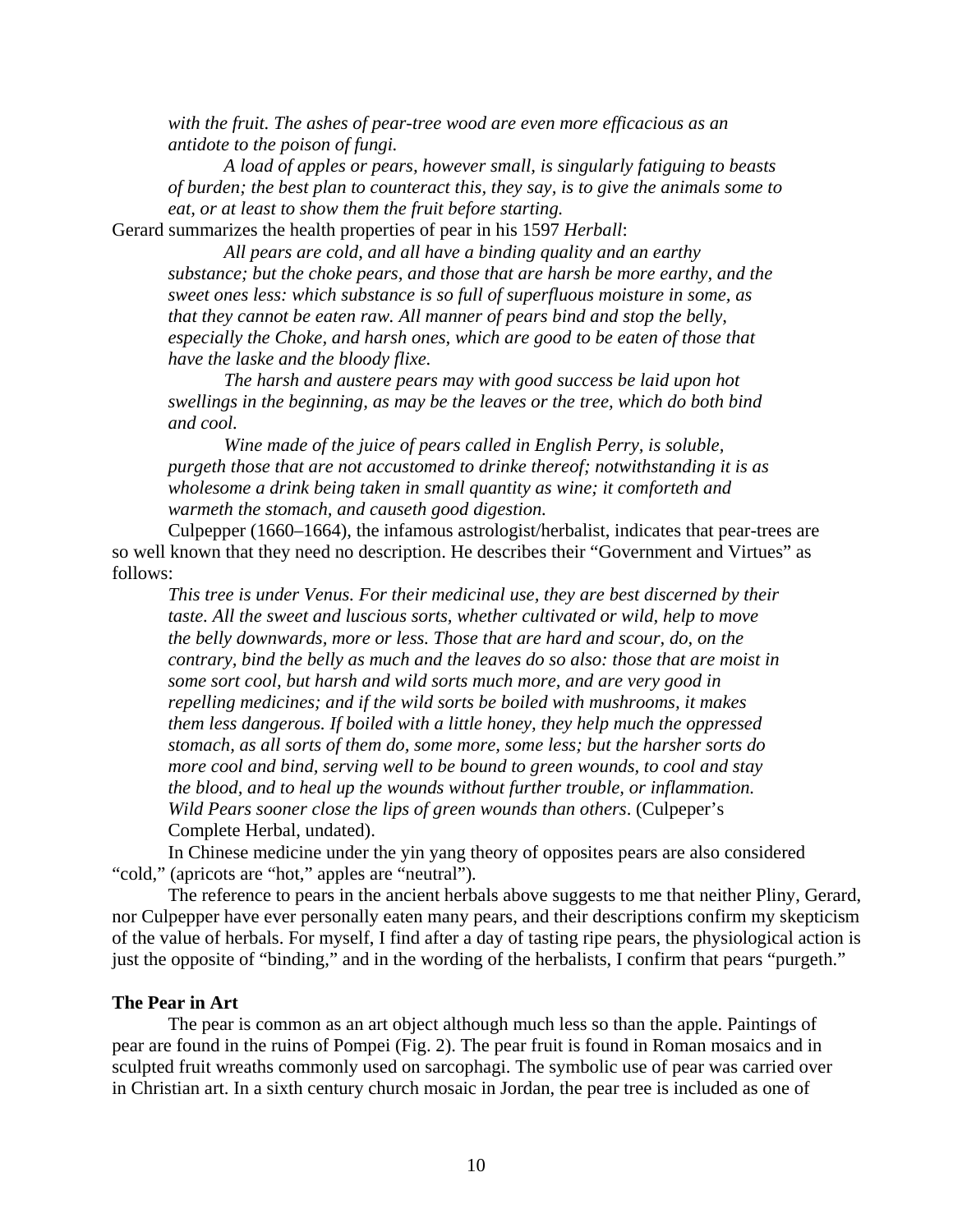four sacred trees (Fig. 3). The pear is found in renaissance religious paintings, the most famous being "Madonna of the Pear" (Fig. 4) by Giovanni Bellini (1426–1516). Giuseppe Archimboldo (1527–1593) makes use of the pear shape to represent the nose in his fantastic portraits completely made up of fruit images. Pear cultivars are lovingly depicted in pomological illustrations including renaissance woodcuts in herbals, paintings, and engravings used to illustrate 17th, 18th, and 19th century fruit books, and tinted photographs are found in *The Pears of New York*. (1921).

Pears are a common feature of Flemish flower and fruit paintings in the  $15<sup>th</sup>$  to  $17<sup>th</sup>$ century. In the  $19<sup>th</sup>$  century the Impressionists incorporated pears in their paintings although not as commonly as apples. Vincent Van Gogh painted both the flowering tree as well as the fruit (Fig. 5) and Paul Cézanne commonly included the pear in his many still lives. Finally, the great  $20<sup>th</sup>$  century artist Fernando Botero, uses pear both in paintings and sculpture in his unique style emphasizing the obese, but graceful, forms of both people and fruit.

#### **Conclusion**

The pear is a well-known temperate fruit popular throughout recorded history in the West and the East. Europeans prefer soft flesh, "pyriform" pears that must be ripened to come to optimum quality while the pears of the Asia are round and crisp and do not require softening. Both qualities, although very different, are delectable in their own way. It is not surprising, therefore, that the pear should permeate the cultures that consume it. Yet, in art and literature, as well as pomology, the pear plays second fiddle to the apple, suggesting that the problems of the pear continue to bedevil its champions. We who love the pear must strive to improve it so it can take its rightful place in the pantheon of pome fruits.

#### **Literature Cited**

Anon. Undated. Culpeper's complete herbal. W. Foulsham & Co. London.

- Einarson, B., and G.K K. Link. 1956. Theophrastus: De Causis Plantarum. Loeb Classical Library. Harvard University Press, Cambridge, Massachusetts.
- Ellacombe, H. N. 1884. The plant-lore & garden-craft of Shakespeare. W. Satchell and Co., London.
- Emboden, W.A. 1987. Leonardo da Vinci on plants and gardens. Dioscorides Press, Portland Oregon. p. 182.
- Faust, M. 1994. The apple in paradise. HortTechnology 4:338–343.
- Ferguson, G. 1954. Signs and symbols in Christian art. Oxford University Press, London.
- Gerard, J. 1597. The herball or generall historie of plants etc. Imprinted by John Norton, London.

Hedrick, U.P. 1921. The pears of New York. J. B. Lyon, Albany, New York.

Jakes, G. 1961. Dictionary of mythology. folklore and symbols. Scarecrow Press Inc., New York

Jashemski. W. 1979. The gardens of Pompeii. Caratzas Brothers, New Rochelle, New York.

- Kenney, E. K., and J. M. Merriman. 1991. The pear: French graphic arts in the golden age of caricature. Mount Holyoke Collete Art Museum. South Hadley, Massachusetts.
- Opie, I., and P. Opie. 1941. The Oxford dictionary of nursery rhymes. Oxford University Press, London.

Piccirillo, M. 1993. Mosaics of Jordan. Joppa Books, Byfleet, Sur. UK.

Shen, Tsuin. 1980. The pear in China. HortScience 15:1980.

Wills, G. 1999. Saint Augustine. Viking, New York.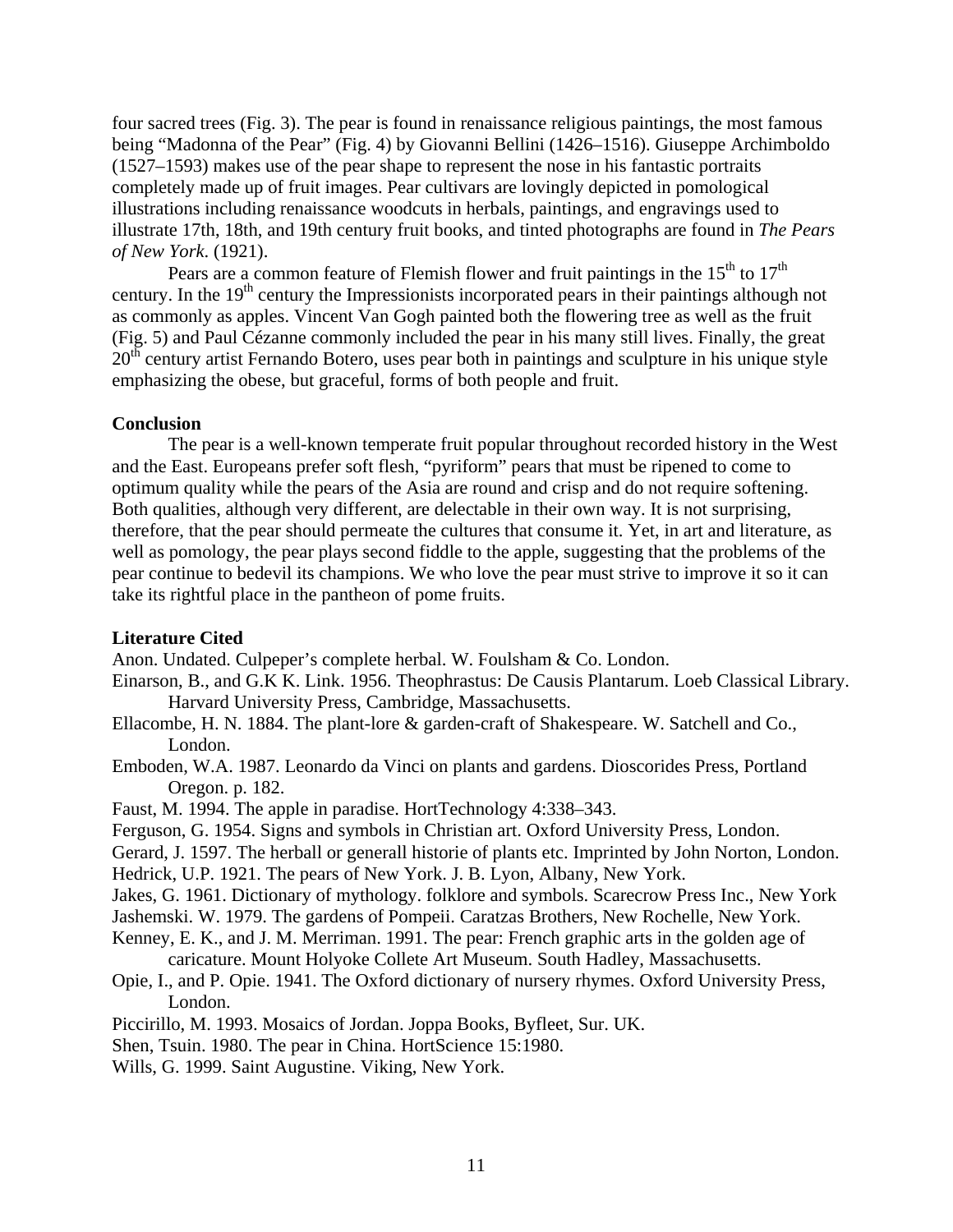# **Figures**



Fig. 1. The transformation of Louis Phillippe to a pear by Charles Philipon (Kenney and Merrimam 1991).



Fig. 2. Painting of a pear from Pompeii, destroyed in 79 (Jashemaski, 1979).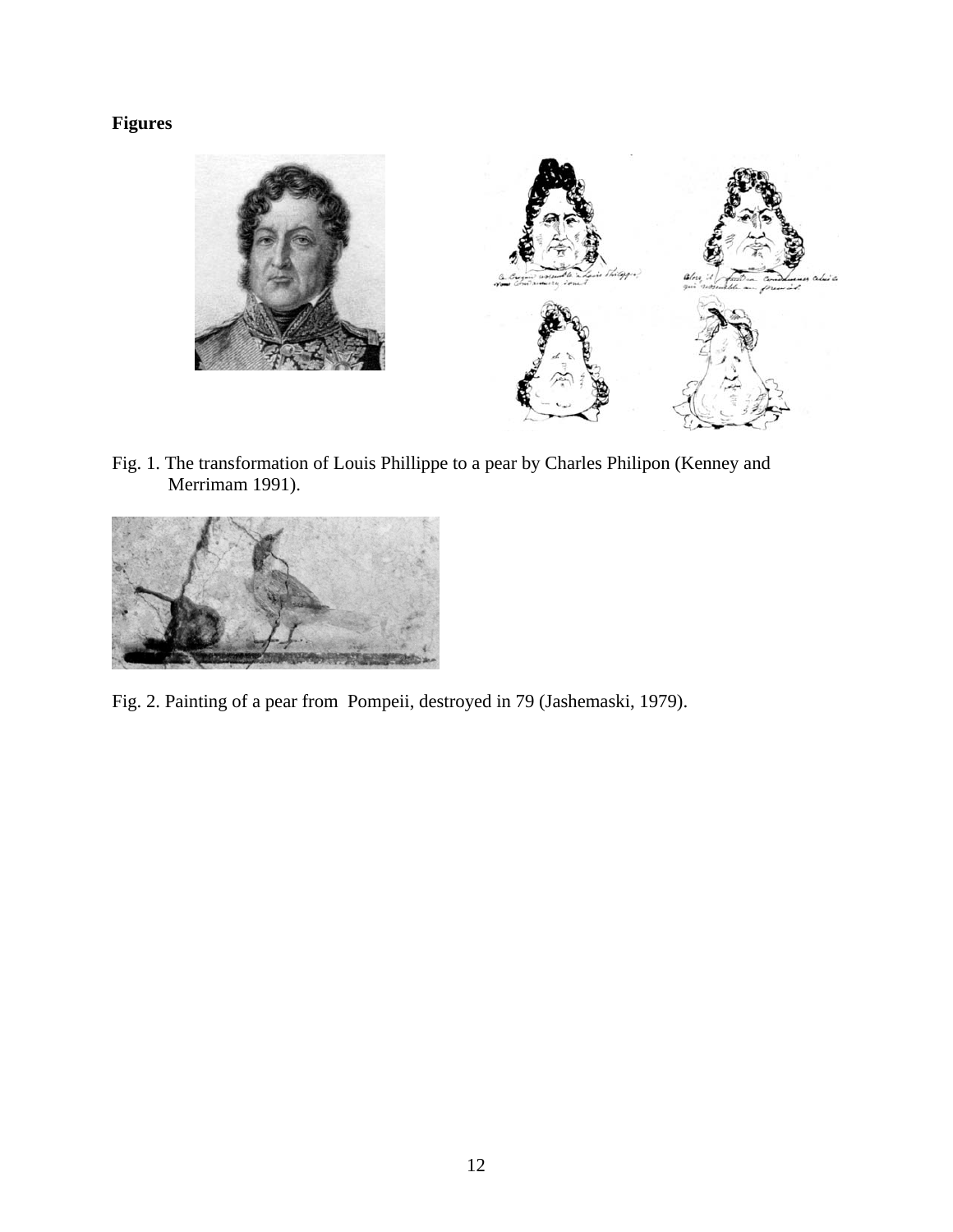

Fig. 3. Four "sacred" trees from Mosaic of the Paradise, late  $6<sup>th</sup>$  century mosaic from Jordan. (Piccirillo 1993).



Fig. 4. Madonna of the Pear,  $15<sup>th</sup>$  century by Giovanni Bellini.